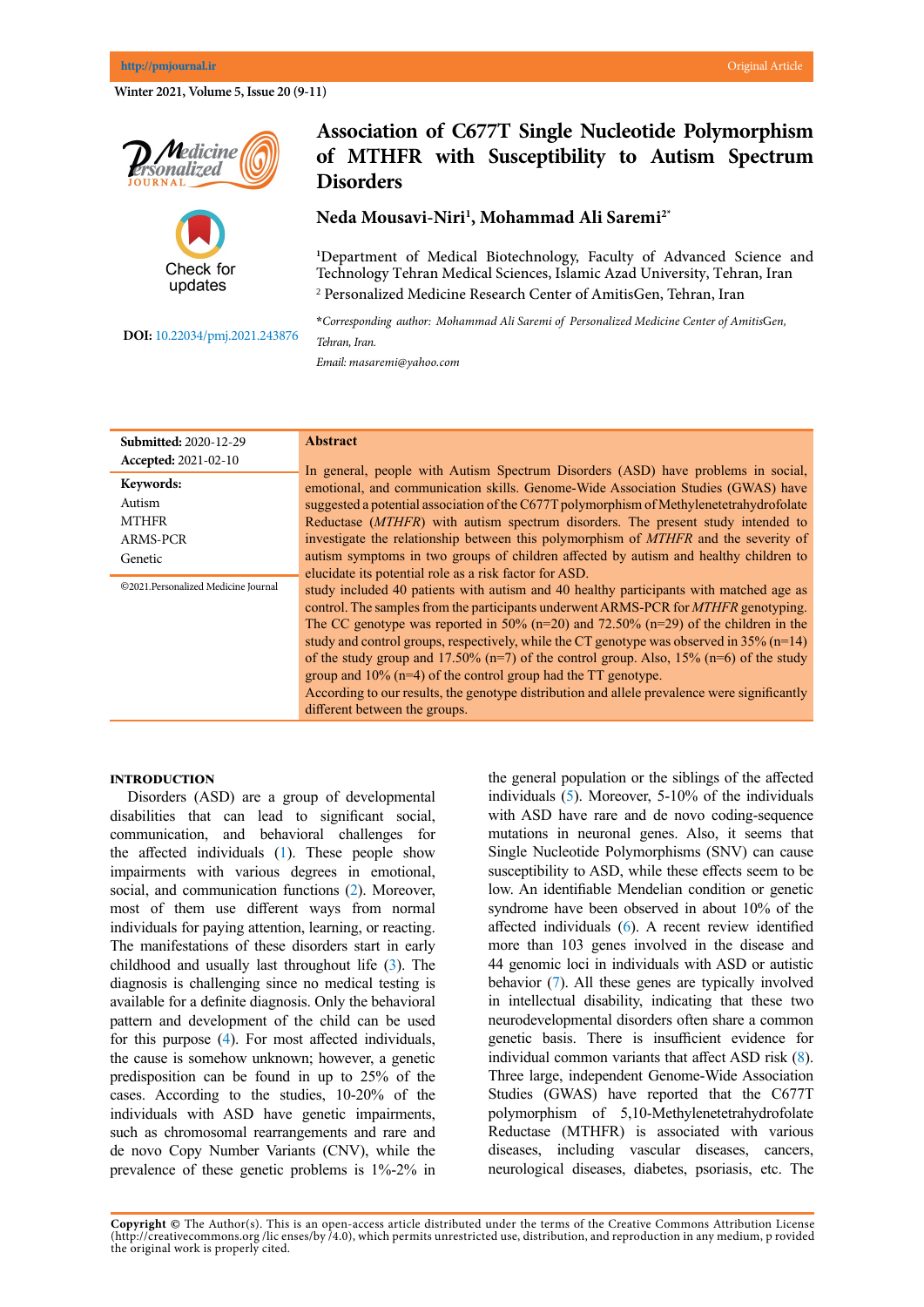epidemiology of this polymorphism varies in different geographies and ethnicities ([9\)](#page-2-0). The *MTHFR* locus is mapped on  $1p36.6$  [\(10](#page-2-0)). It codes an enzyme that is important for folate metabolism, which is an integral process for cell metabolism in the DNA, RNA, and protein methylation. The *MTHFR* mutation that causes C677T polymorphism is located at exon 4. This mutation results in the conversion of valine to alanine at codon 222, a common polymorphism that reduces the enzyme activity ([11\)](#page-2-0). The individuals who are homozygous for this mutation have higher levels of homocysteine, while the heterozygous individuals have mildly raised homocysteine levels than normal, non-mutated controls. The present study intended to investigate the relationship between this polymorphism of MTHFR and the severity of autism symptoms in two groups of children affected by autism and healthy children to elucidate its potential role as a risk factor for ASD.

## **Methods and materials**

The present study was included 40 children affected by autism who were randomly selected and referred by the Clinical Genetics Department. Their age ranged from 5 to 10 years, the mean age was 4.6 years. Apparently and 40 healthy participants with matched ages. All the affected participants met the autism diagnostic criteria in the Diagnostic and Statistical Manual of Autism according to diagnostic and statistical manual of mental disorders.

Peripheral blood samples (5*μ*L) were obtained from all cases and controls in tubes containing EDTA. Total genomic DNA was extracted from leukocytes using a standard salting-out method. The DNA concentration was firstly measured by a spectrophotometer. Then, ARMS-PCR was performed using three primers for each mutation, including one forward primer and two reverse primers specific for the wild-type and mutant alleles shown in Table 1. PCR was carried out on a  $20 \mu L$  volume. First denaturation step (96 $\degree$  C, 2min) was followed by 10 cycles of denaturation (96° C, 15s) and annealing/extension ( $65^\circ$  C,  $60$ s). Then,

there was a final 20 cycles of denaturation (96 $\degree$  C, 10s), annealing (61 $\degree$  C, 50s), and extension (72 $\degree$  C, 30s). The PCR products were electrophoresed on 2% agarose gel and stained using ethidium bromide.

ARMS-PCR primers for sequencing the C677T variant of *MTHFR*.

### **RESULTS**

The study included 80 patients with a mean age of 4.6 years and an age range of 5-10 years old. The genotype distribution of both groups was in a state of Hardy-Weinberg equilibrium ( $p < 0.415$ ). The CC genotype was reported in 50% (n=20) and 72.50% (n=29) of the children in the study and control groups, respectively, while the CT genotype was observed in 35% (n=14) of the study group and 17.50% (n=7) of the control group. Also,  $15\%$  (n=6) of the study group and 10% (n=4) of the control group had the TT genotype. According to our results, the genotype distribution and allele prevalence were significantly different between the groups (Table 2).

## **Discussion**

The C677T polymorphism in exon 4 of the *MTHFR* gene causes an amino acid substitution, replacing alanine with valine at codon 222 (A222V). This alteration leads to a thermolabile enzyme with lower activity. Individuals with TT genotype have 30% of the normal enzyme activity level, whereas those with CT genotype have  $60\%$  of the normal activity. Therefore, they tend to accumulate 5,10-methylene-THF by displacing the reaction toward the DNA synthesis at the expense of pooling of methyl donors ([12](#page-2-0)). Our data showed that CT, CT, and TT genotypes and T allele had a significantly higher frequency in the study group than the control subjects. There have been several meta-analyses on the correlation between the C677T polymorphism of *MTHFR* and ASD risk. Given the association of reduced *MTHFR* enzyme activity with ASD, Liu et al. selected two common polymorphisms (C677T and a1298C) to investigate the simplex and multiplex ASD families [\(13](#page-2-0)).

| Primer No   | Forward sequences         | Reverse sequences              | Product |
|-------------|---------------------------|--------------------------------|---------|
| MTHFR C677T | 5-TGCTGTTGGAAGGTGCAAGAT-3 | RW 5-GCG TGA TGA TGA AAT CGG-3 | 226     |
|             |                           | RM 5-GCG TGA TGA TGA AAT CGA-3 | 226     |

\*RW= reverse wild-type allele; RM=reverse mutant allele

|  | Table 2. Frequency of C677T allele and related genotypes by group |  |
|--|-------------------------------------------------------------------|--|
|  |                                                                   |  |

| Frequency Alleles and Genotypes | AutisticStudy group | Control group | $sigP-value$             |
|---------------------------------|---------------------|---------------|--------------------------|
| CC                              | $20(50.00\%)$       | 29 (72.50%)   | $\overline{\phantom{a}}$ |
| CТ                              | $14(35.00\%)$       | $7(17.50\%)$  | 0.01                     |
| TT                              | $6(15.00\%)$        | $4(10.00\%)$  | 0.001                    |
|                                 | 54 (67.5%)          | 65 (81.25%)   |                          |
|                                 | $26(32.5\%)$        | 15(18.75%)    | 0.000                    |